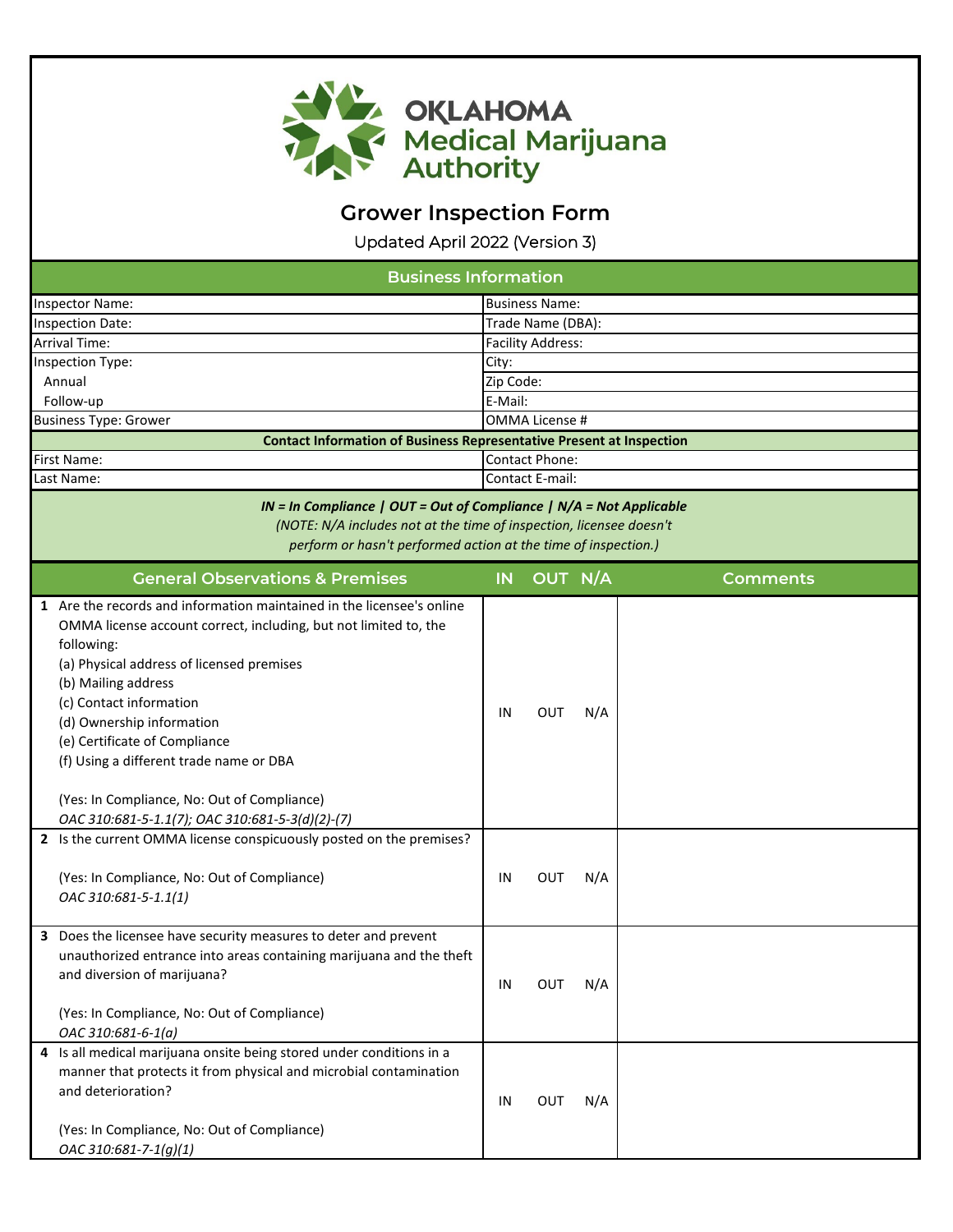| 5 When not in use, is all medical marijuana onsite being stored in<br>receptacles that are capable of being fully closed and sealed and are<br>kept fully closed and sealed?<br>(Yes: In Compliance, No: Out of Compliance)<br>OAC 310:681-7-1(g)(2)                                                                                                                                                                                                        | IN        | <b>OUT</b> | N/A |                 |
|-------------------------------------------------------------------------------------------------------------------------------------------------------------------------------------------------------------------------------------------------------------------------------------------------------------------------------------------------------------------------------------------------------------------------------------------------------------|-----------|------------|-----|-----------------|
| <b>Inventory Tracking, Sampling, and Testing</b>                                                                                                                                                                                                                                                                                                                                                                                                            | <b>IN</b> | OUT N/A    |     | <b>Comments</b> |
| 6 Does the licensee obtain copies of all COA's for tests conducted on<br>each harvest and production batch prior to accepting any sale or<br>transfer of medical marijuana?                                                                                                                                                                                                                                                                                 | IN        | OUT        | N/A |                 |
| (Yes: In Compliance, No: Out of Compliance)<br>OAC 310:681-8-1(h)(1)                                                                                                                                                                                                                                                                                                                                                                                        |           |            |     |                 |
| 7 Does the licensee have COA's onsite and readily accessible for harvest<br>batches for the last 7 years?<br>(Yes: In Compliance, No: Out of Compliance)<br>OAC 310:681-8-1(h)(5); OAC 310:681-5-4(h); OAC 310:681-5-6(b)                                                                                                                                                                                                                                   | IN        | <b>OUT</b> | N/A |                 |
| 8 When testing medical marijuana does the licensee test for all required<br>analytes (components)?<br>Note: See the Testing Procedures Guide for required testing details.<br>(Yes: In Compliance, No: Out of Compliance)<br>OAC 310:681-8-1(a)                                                                                                                                                                                                             | IN        | <b>OUT</b> | N/A |                 |
| 9 When testing non-infused pre-rolls or kief made from a single harvest<br>batch that has passed full compliance testing, does the licensee test<br>for heavy metals, filth & contaminants, and potency?<br>Note: See the Testing Procedures Guide for required testing details.<br>(Yes: In Compliance, No: Out of Compliance)<br>OAC 310:681-8-1(a); OAC 310:681-8-1(s)(1)(B)                                                                             | IN        | <b>OUT</b> | N/A |                 |
| 10 When testing non-infused pre-rolls or kief made from a single harvest<br>batch that has not been tested, does the licensee test for pesticide,<br>heavy metals, microbials, foreign material & filth, water activity,<br>moisture content, THC potency, terpene type and concentration?<br>Note: See the Testing Procedures Guide for required testing details.<br>(Yes: In Compliance, No: Out of Compliance)<br>OAC 310:681-8-1(a); OAC 310:681-8-1(s) | IN        | OUT        | N/A |                 |
| 11 When testing non-infused pre-rolls or kief made from multiple<br>harvest batches, does the licensee create a new batch and test for<br>pesticide, heavy metals, microbials, foreign material & filth, water<br>activity, moisture content, THC potency, terpene potency?<br>Note: See the Testing Procedures Guide for required testing details.<br>(Yes: In Compliance, No: Out of Compliance)<br>OAC 310:681-8-1(a); OAC 310:681-8-1(s)                | IN        | <b>OUT</b> | N/A |                 |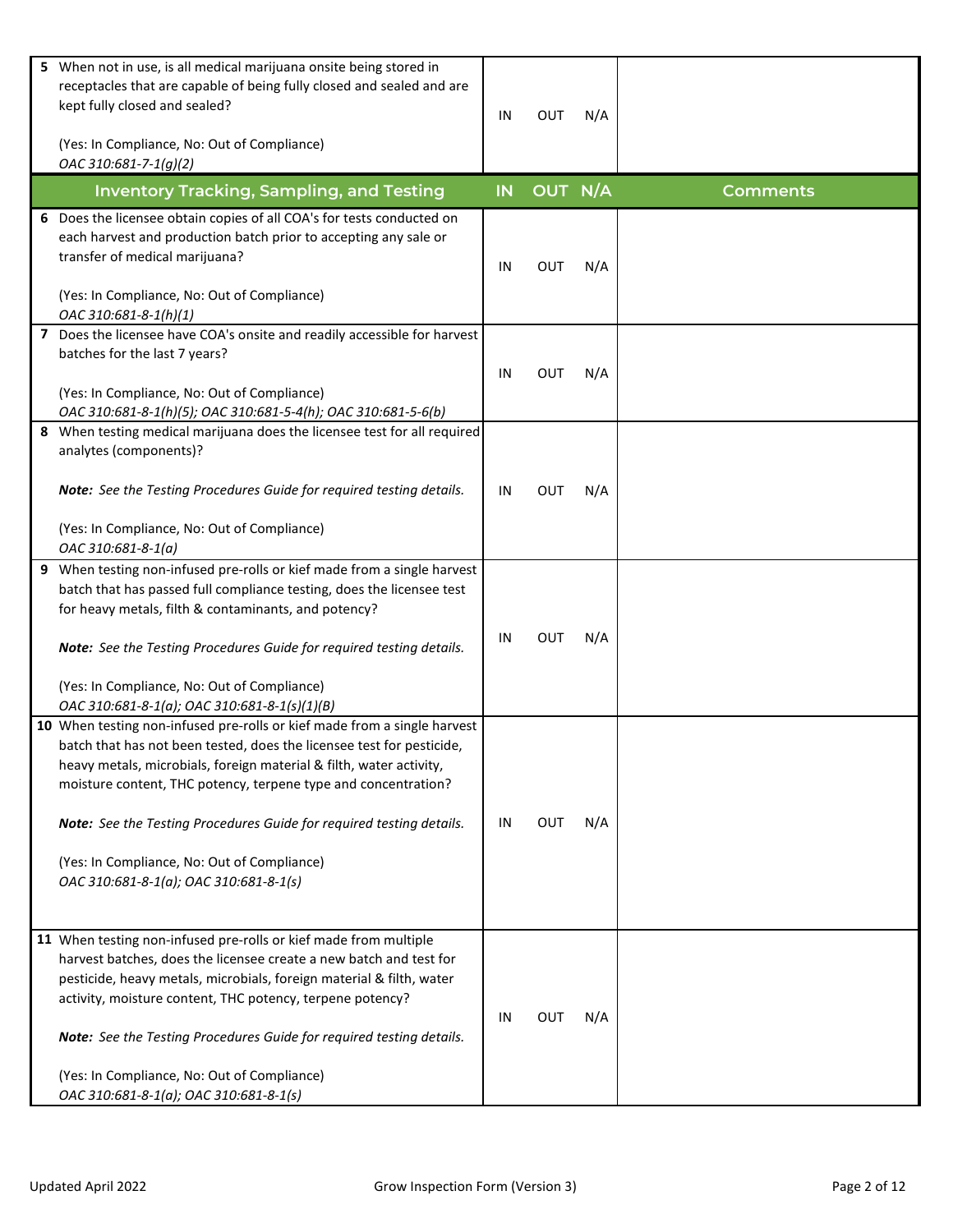| 12 Does the licensee have access to a copy of the laboratory's standard   |    |            |     |  |
|---------------------------------------------------------------------------|----|------------|-----|--|
| operating procedures while they are collecting the samples?               |    |            |     |  |
|                                                                           | IN | <b>OUT</b> | N/A |  |
| (Yes: In Compliance, No: Out of Compliance)                               |    |            |     |  |
| OAC 310:681-8-3(a)(1)(c)                                                  |    |            |     |  |
| 13 Does the licensee maintain documentation onsite and readily            |    |            |     |  |
| accessible of all employee training on the sampling standard              |    |            |     |  |
|                                                                           |    |            |     |  |
| operating procedures for each laboratory it uses for testing?             | IN | <b>OUT</b> | N/A |  |
|                                                                           |    |            |     |  |
| (Yes: In Compliance, No: Out of Compliance)                               |    |            |     |  |
| OAC 310:681-8-3(a)(11)-(12); OAC 310:681-5-4(h)                           |    |            |     |  |
| 14 Does the sample field log that contains all required information below |    |            |     |  |
| for each sample:                                                          |    |            |     |  |
| (a) Laboratory's name, address, and license number;                       |    |            |     |  |
| (b) Title and version of the laboratory's standard operating              |    |            |     |  |
| procedure(s) followed when collecting the sample;                         |    |            |     |  |
| (c) Sampler's name(s) and title(s);                                       |    |            |     |  |
| (d) Date and time sampling started and ended;                             |    |            |     |  |
| (e) Grower's, processor's, or dispensary's name, address, and             |    |            |     |  |
| license number;                                                           |    |            |     |  |
| (f) Batch number of the batch from which the sample was obtained;         |    |            |     |  |
| (g) Sample matrix;                                                        |    |            |     |  |
| (h) Total batch size, by weight or unit count;                            |    |            |     |  |
| (i) Total weight or unit count of the primary sample;                     |    |            |     |  |
| (j) Total weight or unit count of the reserve sample;                     | IN | <b>OUT</b> | N/A |  |
| (k) The unique sample identification number for each sample;              |    |            |     |  |
| (I) Name, business address, and license number of the person who          |    |            |     |  |
|                                                                           |    |            |     |  |
| transports the samples to the laboratory;                                 |    |            |     |  |
| (m) Requested analyses;                                                   |    |            |     |  |
| (n) Sampling conditions, including temperature;                           |    |            |     |  |
| (o) Problems encountered and corrective actions taken during the          |    |            |     |  |
| sampling process, if any; and                                             |    |            |     |  |
| (p) Any other observations from sampling, including major                 |    |            |     |  |
| inconsistencies in the medical marijuana color, size, or smell.           |    |            |     |  |
|                                                                           |    |            |     |  |
| (Yes: In Compliance, No: Out of Compliance)                               |    |            |     |  |
| OAC 310:681-8-3(a)(9)                                                     |    |            |     |  |
| 15 Does the licensee maintain an onsite and readily accessible sample     |    |            |     |  |
| field log required for at least 7 years?                                  |    |            |     |  |
|                                                                           | IN | <b>OUT</b> | N/A |  |
| (Yes: In Compliance, No: Out of Compliance)                               |    |            |     |  |
| OAC 310:681-8-3(a)(12); OAC 310:681-5-4(h)                                |    |            |     |  |
| 16 Does the licensee separate all usable medical marijuana into harvest   |    |            |     |  |
| batches that do not exceed:                                               |    |            |     |  |
| (a) 15 pounds or                                                          |    |            |     |  |
|                                                                           |    |            |     |  |
| (b) 50 pounds for plant material to be sold to a licensed processor for   | IN | <b>OUT</b> | N/A |  |
| the purposes of turning the plant material into concentrate.              |    |            |     |  |
|                                                                           |    |            |     |  |
| (Yes: In Compliance, No: Out of Compliance)                               |    |            |     |  |
| OAC 310:681-8-1(b)(1); OAC 310:681-8-1(s)                                 |    |            |     |  |
| 17 Does the licensee have inspection records onsite and readily           |    |            |     |  |
| accessible indicating that each harvest batch has been physically         |    |            |     |  |
| inspected for contaminants and filth?                                     | IN | <b>OUT</b> | N/A |  |
|                                                                           |    |            |     |  |
| (Yes: In Compliance, No: Out of Compliance)                               |    |            |     |  |
| OAC 310:681-8-1(i)(7)(D); OAC 310:681-5-4(h)                              |    |            |     |  |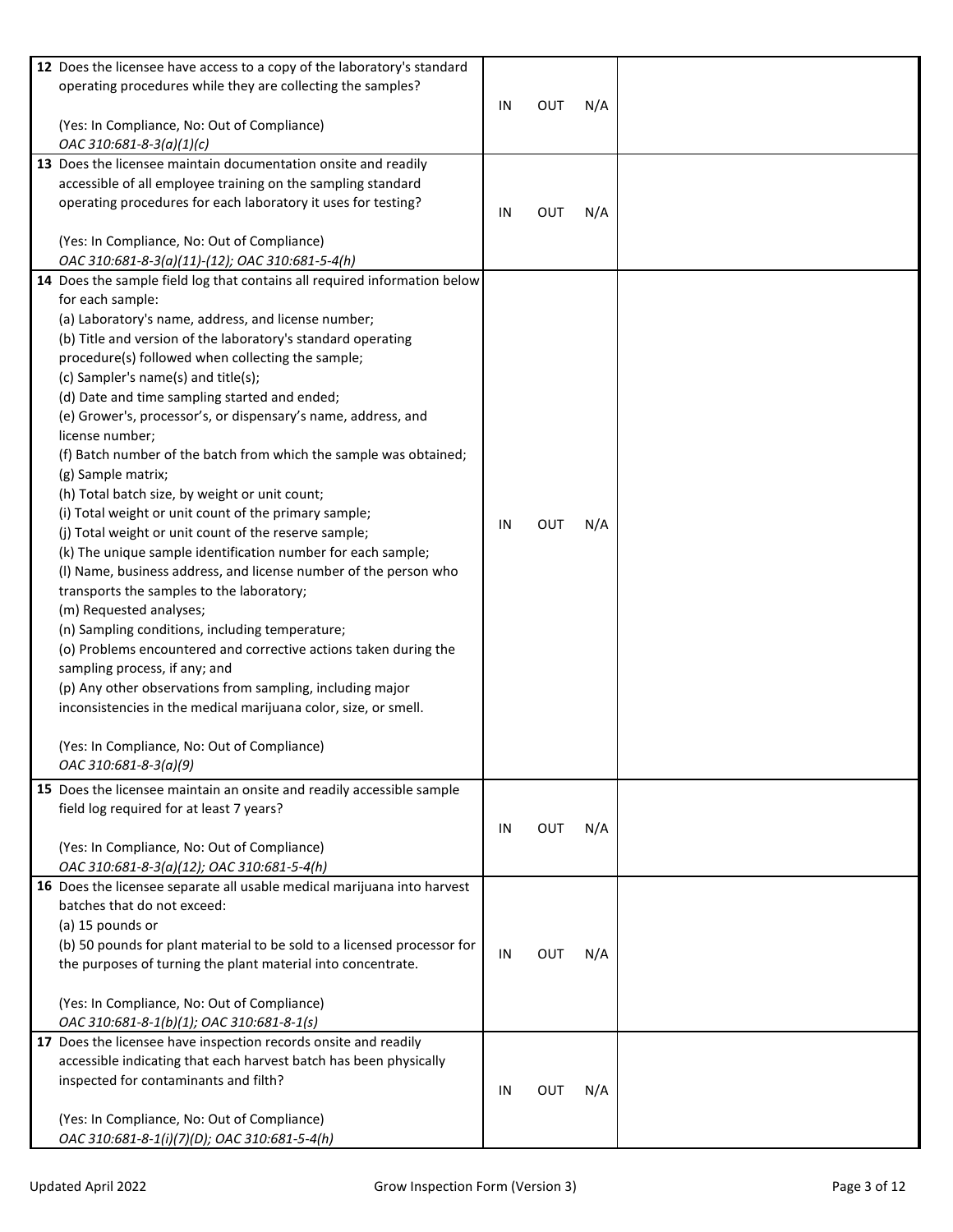| 18 Does the licensee have documentation onsite and readily accessible<br>for all instances in which any of the following occurred?<br>(a) Re-sampling;<br>(b) Re-testing;<br>(c) Decontamination; and/or<br>(d) Remediation<br>(Yes: In Compliance, No: Out of Compliance)<br>OAC 310:681-8-1(k)(4)(C); OAC 310:681-5-6(b)(2);<br>OAC 310:681-5-4(h)                 | IN | <b>OUT</b> | N/A |                 |
|----------------------------------------------------------------------------------------------------------------------------------------------------------------------------------------------------------------------------------------------------------------------------------------------------------------------------------------------------------------------|----|------------|-----|-----------------|
| 19 If the licensee remediates and/or decontaminates medical marijuana,<br>does the licensee have detailed procedures for remediation and<br>decontamination processes?<br>Note: If the licensee does not remediate/decontaminate medical<br>marijuana, select N/A.<br>(Yes: In Compliance, No: Out of Compliance)<br>OAC 310:681-8-1(k)(4)(A); OAC 310:681-5-6(b)(2) | IN | OUT        | N/A |                 |
| 20 If the licensee remediates medical marijuana, were the remediation<br>methods or remediation solvents used on medical marijuana or<br>medical marijuana products disclosed to the testing laboratory?<br>(Yes: In Compliance, No: Out of Compliance)<br>OAC 310:681-8-1(k)(3)                                                                                     | IN | <b>OUT</b> | N/A |                 |
| 21 Has the licensee transferred or sold any medical marijuana, other<br>than for decontamination or remediation, from a harvest batch that<br>did not pass all required testing?<br>(No: In Compliance, Yes: Out of Compliance)<br>OAC 310:681-8-1(d)(1)                                                                                                             | IN | <b>OUT</b> | N/A |                 |
| <b>Packaging &amp; Labeling:</b><br>Sale/Transfer to a Grower/Processor                                                                                                                                                                                                                                                                                              | IN | OUT N/A    |     | <b>Comments</b> |
| 22 Does the licensee verify and ensure that all medical marijuana<br>transactions conducted with commercial license holders include:<br>(a) Name<br>(b) Valid, unexpired license number<br>(c) Expiration date<br>(Yes: In Compliance, No: Out of Compliance)<br>OAC 310:681-1-4; OAC 310:681-5-12(c)                                                                | IN | <b>OUT</b> | N/A |                 |
| 23 Does the licensee purchase or transfer medical marijuana from a<br>commercial processor or dispensary?<br><b>Note:</b> Flower that has been decontaminated or remediated can be<br>transferred from the processor to the grower.<br>(No: In Compliance, Yes: Out of Compliance)<br>OAC 310:681-1-4; 310:681-5-18(j)                                               | IN | <b>OUT</b> | N/A |                 |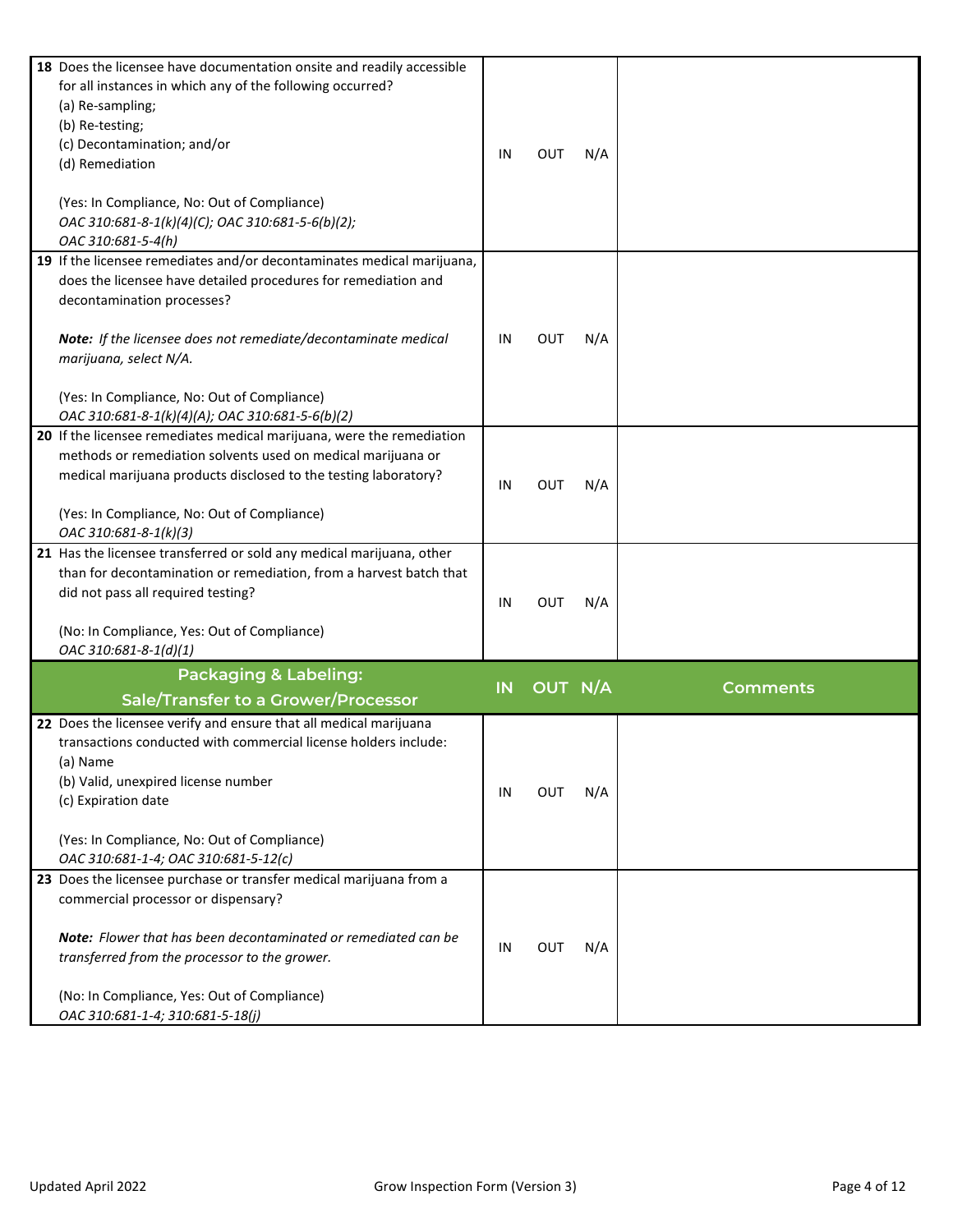| 24 Do labels for sale to growers or processors contain all of the following<br>information:<br>(a) Name and license number of transferring/selling licensee;<br>(b) Batch # of medical marijuana;<br>(c) Date of harvest; and<br>(d) A statement that the medical marijuana has passed testing or that<br>it has failed testing and is being transferred to a processor for<br>remediation.<br>(Yes: In Compliance, No: Out of Compliance)                                                                                                                                                                                                                                                                                                                                                                                                                                                                                                                                                                                   | IN | <b>OUT</b> | N/A |                 |
|------------------------------------------------------------------------------------------------------------------------------------------------------------------------------------------------------------------------------------------------------------------------------------------------------------------------------------------------------------------------------------------------------------------------------------------------------------------------------------------------------------------------------------------------------------------------------------------------------------------------------------------------------------------------------------------------------------------------------------------------------------------------------------------------------------------------------------------------------------------------------------------------------------------------------------------------------------------------------------------------------------------------------|----|------------|-----|-----------------|
| OAC 310:681-7-1(f)                                                                                                                                                                                                                                                                                                                                                                                                                                                                                                                                                                                                                                                                                                                                                                                                                                                                                                                                                                                                           |    |            |     |                 |
| <b>Packaging &amp; Labeling:</b>                                                                                                                                                                                                                                                                                                                                                                                                                                                                                                                                                                                                                                                                                                                                                                                                                                                                                                                                                                                             |    |            |     |                 |
| <b>Sale/Transfer to a Dispensary</b>                                                                                                                                                                                                                                                                                                                                                                                                                                                                                                                                                                                                                                                                                                                                                                                                                                                                                                                                                                                         | IN | OUT N/A    |     | <b>Comments</b> |
| 25 Does licensee package, sell or transfer pre-rolls that exceed 1 gram?                                                                                                                                                                                                                                                                                                                                                                                                                                                                                                                                                                                                                                                                                                                                                                                                                                                                                                                                                     |    |            |     |                 |
| (No: In Compliance, Yes: Out of Compliance)<br>OAC 310:681-5-18(o)                                                                                                                                                                                                                                                                                                                                                                                                                                                                                                                                                                                                                                                                                                                                                                                                                                                                                                                                                           | IN | <b>OUT</b> | N/A |                 |
| 26 Does licensee package, sell or transfer infused pre-rolls?                                                                                                                                                                                                                                                                                                                                                                                                                                                                                                                                                                                                                                                                                                                                                                                                                                                                                                                                                                |    |            |     |                 |
| (No: In Compliance, Yes: Out of Compliance)<br>OAC 310:681-5-18(n)                                                                                                                                                                                                                                                                                                                                                                                                                                                                                                                                                                                                                                                                                                                                                                                                                                                                                                                                                           | IN | <b>OUT</b> | N/A |                 |
| 27 Do all labels observed for sale to dispensaries contain at least the<br>following information:<br>(a) Name and license number of licensee who transferred or sold the<br>medical marijuana or medical marijuana products<br>(b) Name of the medical marijuana or medical marijuana product<br>(c) Batch # of medical marijuana or medical marijuana product<br>(d) Net quantity or weight of contents<br>(e) Ingredients list<br>(f) The Oklahoma Uniform Symbol in color and printed at least one<br>half inch by one half inch in size<br>(g) THC and terpenoid potency<br>(h) The statement "This product has been tested for contaminants"<br>(i) The statement "Keep out of reach of children."<br>(j) The warning statement "Women should not use marijuana or<br>medical marijuana products during pregnancy because of the risk of<br>birth defects."<br>(Yes: In Compliance, No: Out of Compliance)<br>OAC 310:681-7-1(e)(1)(A)-(I); OAC 310:681-1-4;<br>OAC 310:681-5-8.1(e)(6)-(7);OAC 310:681-7-1(d)(2) & (4) | IN | <b>OUT</b> | N/A |                 |
| 28 Do any packages contain relabeling where all prior labels are not<br>removed in entirety prior to the new label being applied?<br>Note: Covering an initial label with an updated label is prohibited.<br>(No: In Compliance, Yes: Out of Compliance)<br>OAC 310:681-7-1(d)(11)                                                                                                                                                                                                                                                                                                                                                                                                                                                                                                                                                                                                                                                                                                                                           | IN | <b>OUT</b> | N/A |                 |
| 29 Do any packages, labels, or containers contain content that appears<br>to target children?<br>Note: Examples of this are toys, cartoon characters, and similar<br>images.<br>(No: In Compliance, Yes: Out of Compliance)<br>OAC 310:681-7-1(d)(1); OAC 310:681-7-2(a)                                                                                                                                                                                                                                                                                                                                                                                                                                                                                                                                                                                                                                                                                                                                                     | IN | <b>OUT</b> | N/A |                 |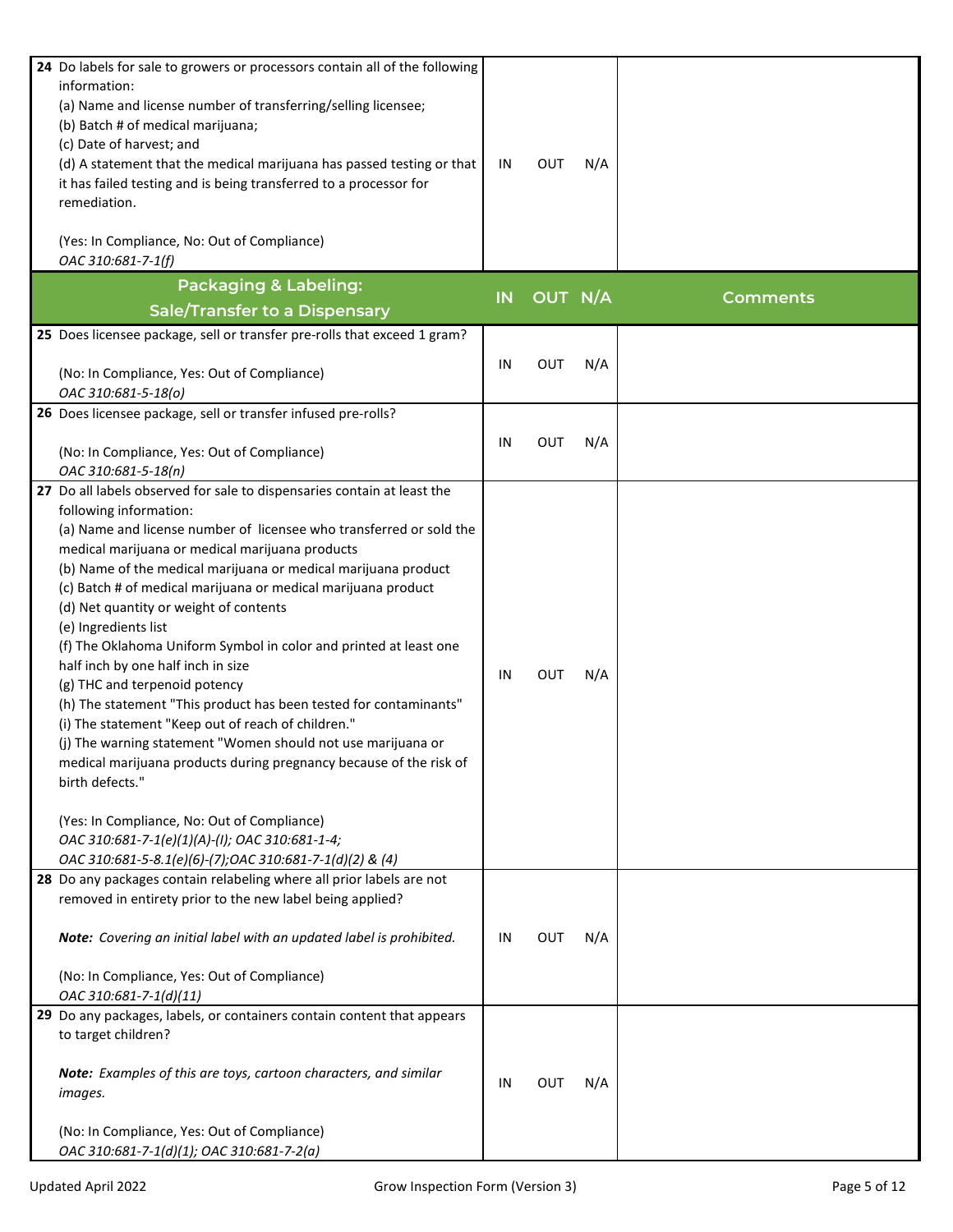| 30 Does packaging meet the following Child-Resistant rules?<br>(a) Designed or constructed to be significantly difficult for<br>children under five (5) years of age to open and not difficult<br>for normal adults to use properly<br>(b) Opaque so that the outermost packaging does not allow the<br>product to be seen without opening the packaging material<br>(c) Resealable to maintain its child-resistant effectiveness for<br>multiple openings for any product intended for more than a single<br>use or containing multiple servings<br>(Yes: In Compliance, No: Out of Compliance)<br>OAC 310:681-1-4; OAC 310:681-7-1(d)(3) | IN | OUT | N/A |  |
|--------------------------------------------------------------------------------------------------------------------------------------------------------------------------------------------------------------------------------------------------------------------------------------------------------------------------------------------------------------------------------------------------------------------------------------------------------------------------------------------------------------------------------------------------------------------------------------------------------------------------------------------|----|-----|-----|--|
| 31 Do any packages depict images other than the business name, logo,<br>and an image of the product?<br>(No: In Compliance, Yes: Out of Compliance)<br>OAC 310:681-7-1(d)(1)                                                                                                                                                                                                                                                                                                                                                                                                                                                               | IN | OUT | N/A |  |
| 32 Do any packages/labels contain the logo of the Oklahoma State<br>Department of Health or the Oklahoma Medical Marijuana Authority?<br>(No: In Compliance, Yes: Out of Compliance)<br>OAC 310:681-7-1(d)(9)                                                                                                                                                                                                                                                                                                                                                                                                                              | IN | OUT | N/A |  |
| 33 Do any packages/labels contain false or misleading statements or<br>make any claims/statements that the medical marijuana provides<br>health or physical benefits to a patient?<br>(No: In Compliance, Yes: Out of Compliance)<br>OAC 310:681-7-1(d)(5); OAC 310:681-7-1(d)(8)                                                                                                                                                                                                                                                                                                                                                          | IN | OUT | N/A |  |
| 34 Do packages/labels contain any of the following:<br>(a) Universal symbols from another state<br>(b) Statements that the medical marijuana was grown in another state<br>(c) Any depictions, symbols, or other information that could cause a<br>reasonable patient to be confused as to the state of origin of the<br>medical marijuana or medical marijuana product<br>(No: In Compliance, Yes: Out of Compliance)<br>OAC 310:681-7-1(d)(10)                                                                                                                                                                                           | IN | Ουτ | N/A |  |
| 35 Does the licensee intentionally or knowingly package or label medical<br>marijuana or medical marijuana products that would cause a<br>reasonable patient confusion as to whether it is a trademarked<br>product?<br>(No: In Compliance, Yes: Out of Compliance)<br>OAC 310:681-7-1(d)(6)-(7)                                                                                                                                                                                                                                                                                                                                           | IN | OUT | N/A |  |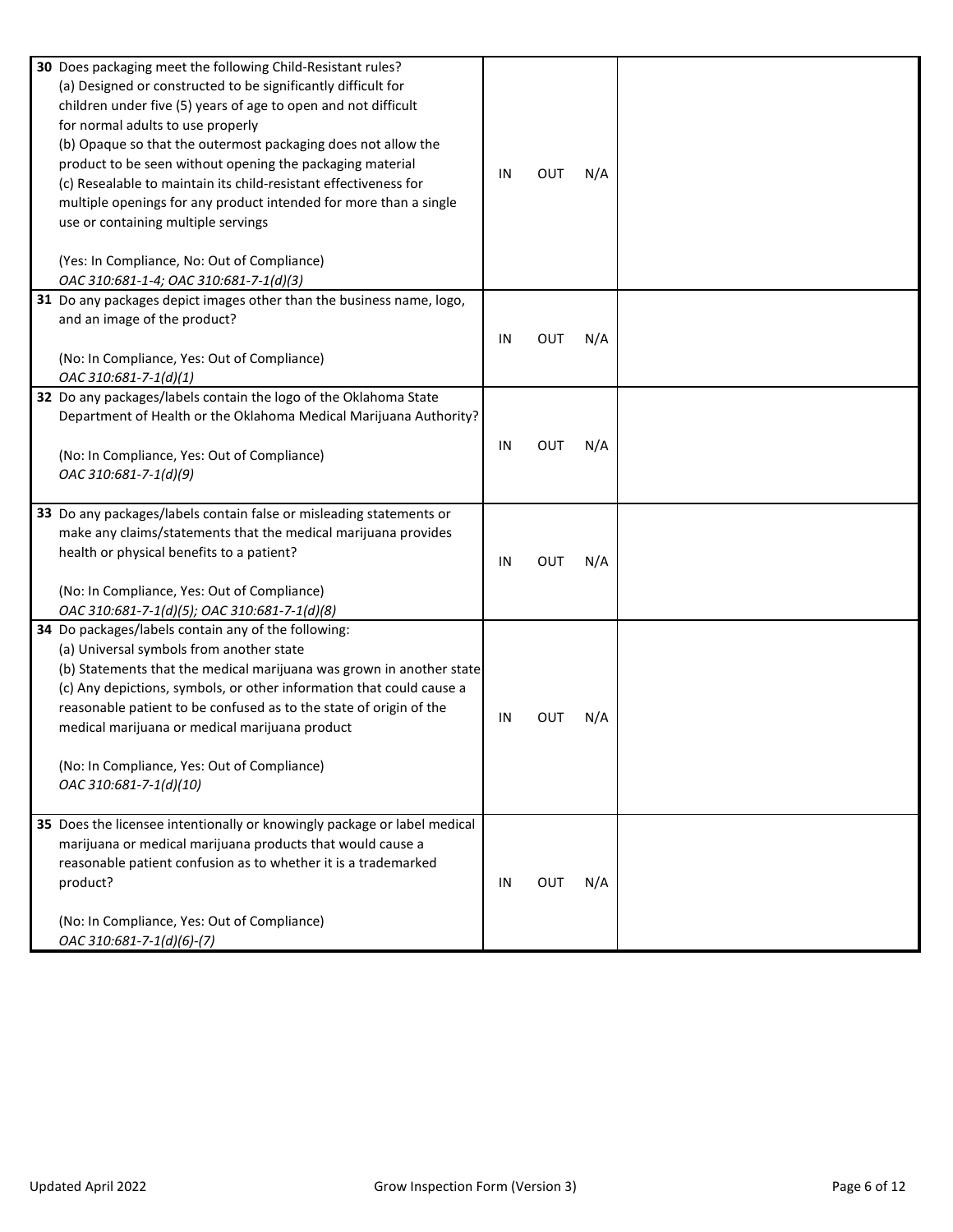| <b>Transportation &amp; Vehicles</b>                                                                                                                                                                                                                                                                                                                                                                                                                                                                                                                               | IN | OUT N/A    |     | <b>Comments</b> |
|--------------------------------------------------------------------------------------------------------------------------------------------------------------------------------------------------------------------------------------------------------------------------------------------------------------------------------------------------------------------------------------------------------------------------------------------------------------------------------------------------------------------------------------------------------------------|----|------------|-----|-----------------|
| 36 Does the licensee verify and ensure all individuals transporting<br>medical marijuana and medical marijuana products have a current<br>and valid transporter agent license?<br>(Yes: In Compliance, No: Out of Compliance)<br>OAC 310:681-3-1(f)                                                                                                                                                                                                                                                                                                                | IN | <b>OUT</b> | N/A |                 |
| 37 Is each transport vehicle equipped with GPS trackers that are capable<br>of storing and transmitting GPS data?<br>Note: The use of cell phones for GPS tracking does not meet this<br>requirement.<br>(Yes: In Compliance, No: Out of Compliance)<br>63 O.S. § 427.16(J)(1); OAC 310:681-3-2(b)(1)                                                                                                                                                                                                                                                              | IN | <b>OUT</b> | N/A |                 |
| 38 Does the licensee maintain updated and accurate transportation and<br>GPS records onsite and readily accessible?<br>(Yes: In Compliance, No: Out of Compliance)<br>OAC 310:681-3-2(c); OAC 310:681-5-4(h)                                                                                                                                                                                                                                                                                                                                                       | IN | <b>OUT</b> | N/A |                 |
| 39 Do the licensee and transporter agent(s) implement security<br>measures to deter and prevent theft/diversion of marijuana during<br>transportation?<br>(Yes: In Compliance, No: Out of Compliance)<br>OAC 310:681-3-2(e); OAC 310:681-6-1(b)                                                                                                                                                                                                                                                                                                                    | IN | <b>OUT</b> | N/A |                 |
| 40 Are all medical marijuana and medical marijuana products<br>transported:<br>(a) In a locked shipping container<br>(b) Shielded from public view<br>(c) Clearly labeled "Medical Marijuana or Derivative"<br>(d) In a secure area of the vehicle that is not accessible by the driver<br>during transit<br>Note: With the exception of a lawful transfer between medical<br>marijuana businesses that are licensed to operate at the same<br>physical address.<br>(Yes: In Compliance, No: Out of Compliance)<br>63 O.S. § 427.16(J)(2) -(3); OAC 310:681-3-2(a) | IN | <b>OUT</b> | N/A |                 |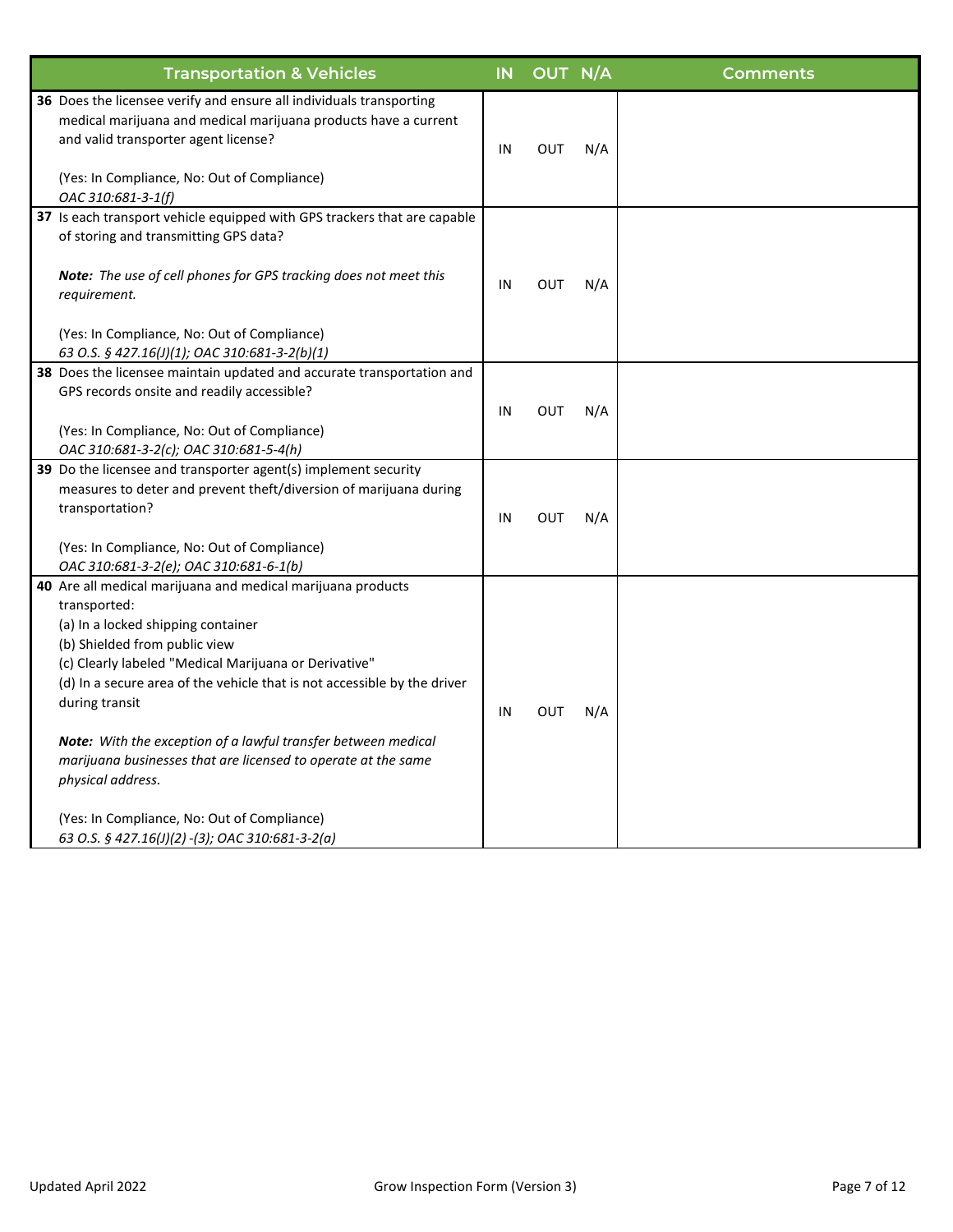| 41 Does the licensee have shipping manifests for each instance of<br>shipping medical marijuana to other licensees that include all of the<br>following:<br>(a) The license number, business name, address, and contact<br>information of the originating licensee;<br>(b) The license number, business name, address, and contact<br>information of the commercial transporter, grower, processor,<br>dispensary, laboratory, research facility, or education facility<br>transporting the medical marijuana if such licensee is not the<br>originating licensee;<br>(c) A complete inventory of the medical marijuana and medical<br>marijuana products to be transported, including the quantities by<br>weight or unit of each type of medical marijuana and medical<br>marijuana products and the batch number(s);<br>(d) The date of transportation and the approximate time of<br>departure;<br>(e) Printed names, signatures, and transporter agent license<br>numbers of personnel accompanying the transport;<br>(f) Notation of the commercial transporter, grower, processor,<br>dispensary, laboratory, research facility, or education facility<br>authorizing the transport; and<br>(g) The license number(s), business name(s), address(es), and<br>contact information for all end point recipients.<br>(Yes: In Compliance, No: Out of Compliance)<br>OAC 310:681-3-6(b)(1) | IN | <b>OUT</b> | N/A |  |
|-----------------------------------------------------------------------------------------------------------------------------------------------------------------------------------------------------------------------------------------------------------------------------------------------------------------------------------------------------------------------------------------------------------------------------------------------------------------------------------------------------------------------------------------------------------------------------------------------------------------------------------------------------------------------------------------------------------------------------------------------------------------------------------------------------------------------------------------------------------------------------------------------------------------------------------------------------------------------------------------------------------------------------------------------------------------------------------------------------------------------------------------------------------------------------------------------------------------------------------------------------------------------------------------------------------------------------------------------------------------------------------------------|----|------------|-----|--|
| 42 Does the licensee have shipping manifests for each instance of<br>receiving medical marijuana from other licensees that include all of<br>the following:<br>(a) The license number, business name, address, and contact<br>information for the receiving licensee;<br>(b) The license number, business name, address, and contact<br>information of the originating licensee;<br>(c) The license number, business name, address, and contact<br>information of the commercial transporter, grower, processor, or<br>dispensary, laboratory, research facility, or education facility<br>transporting the medical marijuana if such licensee is not the<br>originating licensee;<br>(d) A complete inventory of the medical marijuana and medical<br>marijuana products delivered to the receiving licensee, including<br>the quantities by weight or unit of each type of medical<br>marijuana and medical marijuana products and the batch number(s);<br>(e) The date and estimated time of arrival;<br>(f) The printed names, signatures, and transporter agent license<br>numbers of the personnel accompanying the transport; and<br>(g) The printed names, titles, and signatures of any personnel<br>accepting delivery on behalf of the receiving licensee.<br>(Yes: In Compliance, No: Out of Compliance)<br>OAC 310:681-3-6(b)(2)                                                 | IN | OUT        | N/A |  |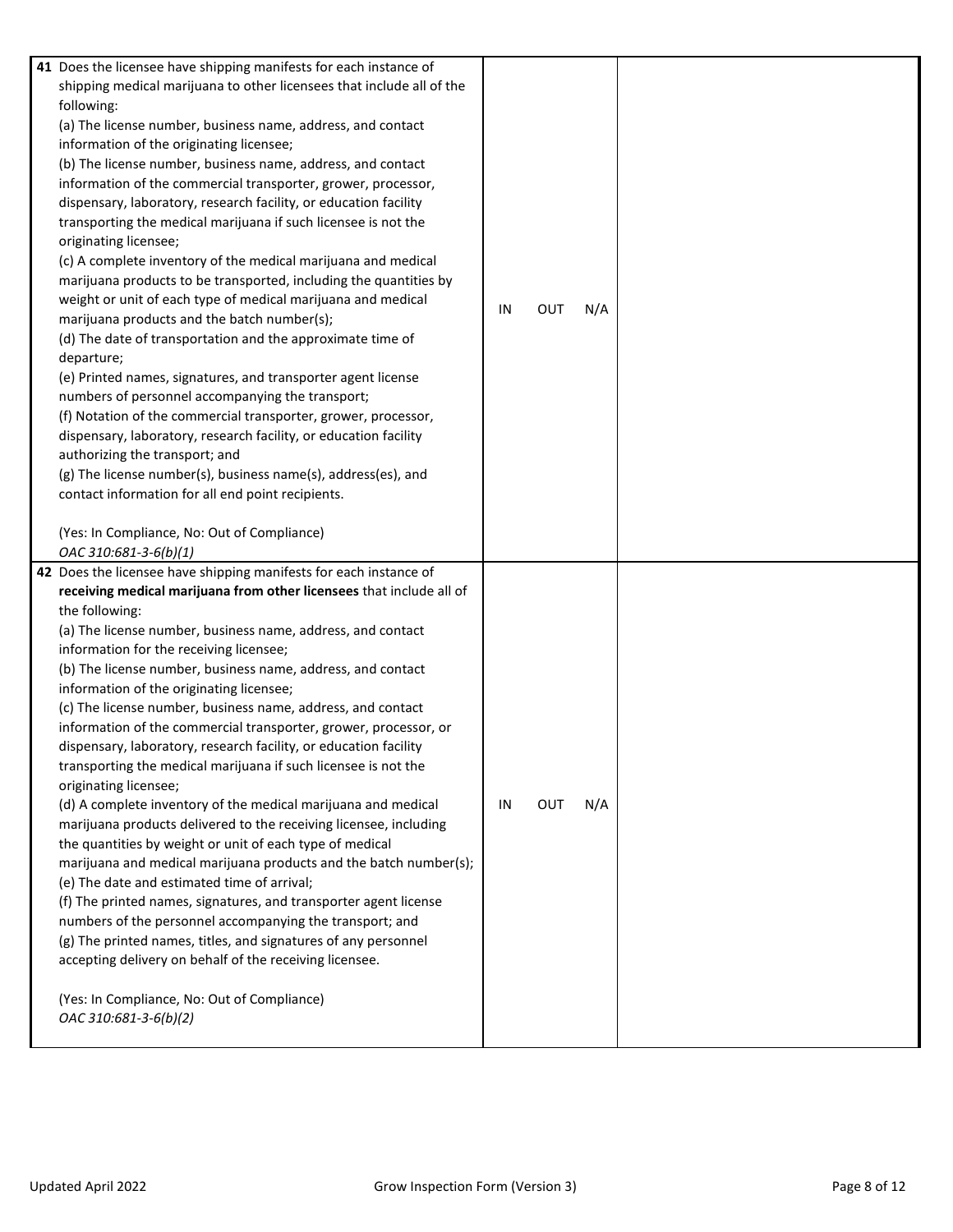| 43 Excluding the below permitted changes, do any transportation<br>manifests appear to have been altered after departure from the<br>originating licensed premises?<br><b>Permitted Changes:</b><br>(a) Name(s) of personnel receiving transport<br>(b) Title(s) of personnel receiving transport                                                                                                                                                                                                                                                                                                                                                                                                                                                                                                           | IN | OUT        | N/A |  |
|-------------------------------------------------------------------------------------------------------------------------------------------------------------------------------------------------------------------------------------------------------------------------------------------------------------------------------------------------------------------------------------------------------------------------------------------------------------------------------------------------------------------------------------------------------------------------------------------------------------------------------------------------------------------------------------------------------------------------------------------------------------------------------------------------------------|----|------------|-----|--|
| (c) Signature(s) of personnel receiving transport<br>(d) Documented refusal to accept delivery<br>(e) Documented impossible to deliver<br>(No: In Compliance, Yes: Out of Compliance)<br>63 O.S. § 427.16(U)(3); OAC 310:681-3-6(g); OAC 310:681-3-6(i)                                                                                                                                                                                                                                                                                                                                                                                                                                                                                                                                                     |    |            |     |  |
| 44 If a licensee refuses to accept delivery or if delivery is impossible of<br>medical marijuana and medical marijuana products, did the licensee<br>document the following:<br>(a) The license number, business name, address, and contact<br>information of the licensee to which the medical marijuana or<br>medical marijuana products were to be delivered;<br>(b) A complete inventory of the medical marijuana or medical<br>marijuana products being returned, including batch number;<br>(c) The date and time of attempted delivery and the refusal;<br>(d) Documentation establishing the medical marijuana or medical<br>marijuana products were returned in accordance with<br>OAC 310:681-3-6(i).<br>(Yes: In Compliance, No: Out of Compliance)<br>OAC 310:681-3-6(g)(2); OAC 310:681-3-6(i) | IN | <b>OUT</b> | N/A |  |
| 45 Has the licensee sold, purchased, obtained, transferred, or otherwise<br>accepted medical marijuana from the following:<br>(a) an out-of-state individual/entity or<br>(b) an individual/entity that does not have a current, valid OMMA<br>license<br>(No: In Compliance, Yes: Out of Compliance)<br>OAC 310:681-5-18(I); 63 O.S. § 427.13(A)                                                                                                                                                                                                                                                                                                                                                                                                                                                           | IN | OUT        | N/A |  |
| 46 Does the licensee maintain copies on site and readily accessible of all<br>transportation manifests for medical marijuana for at least 7 years<br>from the date of receipt?<br>Note: This includes originating manifests for items transported by the<br>licensee and received manifests for items transported to the<br>licensee.<br>(Yes: In Compliance, No: Out of Compliance)<br>OAC 310:681-3-6(f); 63 O.S. § 427.16(U)(4); OAC 310:681-5-4(h)                                                                                                                                                                                                                                                                                                                                                      | IN | <b>OUT</b> | N/A |  |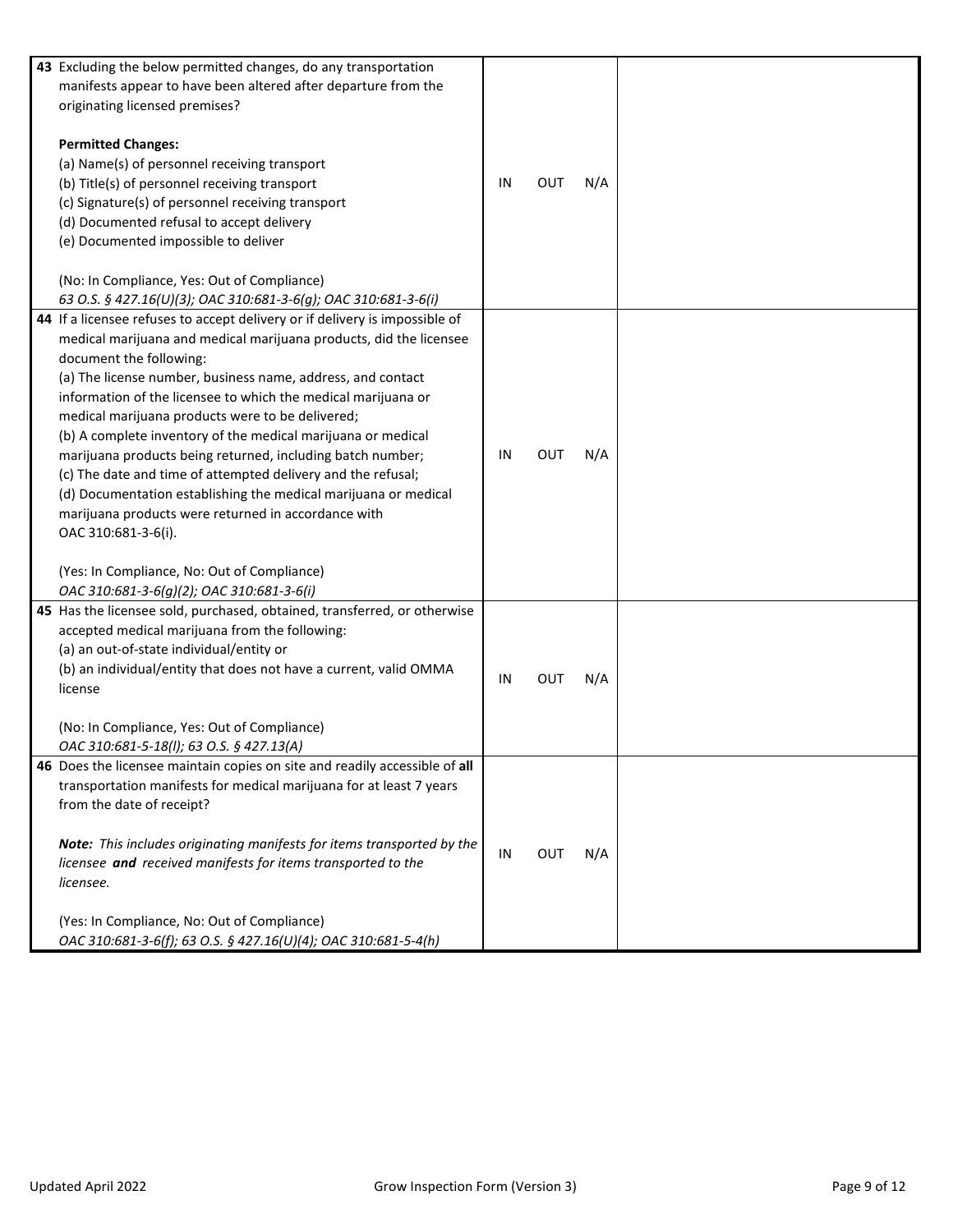| <b>Waste</b>                                                                                                                                                                                                                                                                                                                                                                                                                                                                                                                                                                                                                                                                                                                                                                                                                                                                                                                                                                          | IN | OUT N/A    |     | <b>Comments</b> |
|---------------------------------------------------------------------------------------------------------------------------------------------------------------------------------------------------------------------------------------------------------------------------------------------------------------------------------------------------------------------------------------------------------------------------------------------------------------------------------------------------------------------------------------------------------------------------------------------------------------------------------------------------------------------------------------------------------------------------------------------------------------------------------------------------------------------------------------------------------------------------------------------------------------------------------------------------------------------------------------|----|------------|-----|-----------------|
| 47 Does the licensee engage in the disposal of non-medical marijuana<br>waste which includes root balls, stems, fan leaves, seeds, and the<br>mature stalks or fiber produced from such stalks in one of the<br>following ways?<br>(a) Open burning<br>(b) Incineration<br>(c) Burying<br>(d) Mulching<br>(e) Composting<br>(f) Any other technique approved by the DEQ<br>(Yes: In Compliance, No: Out of Compliance)<br>OAC 310:681-5-10(b)                                                                                                                                                                                                                                                                                                                                                                                                                                                                                                                                         | IN | OUT        | N/A |                 |
| 48 Does the licensee maintain a disposal log for non-medical marijuana<br>waste which includes root balls, stems, fan leaves, seeds, and the<br>mature stalks or fiber produced from such stalks, for the past 5 years<br>that contains the following information?<br>(a) Name and license number of the commercial licensee;<br>(b) A description of the plant material being disposed;<br>(c) A brief description of the method used for disposal;<br>(d) Date and time of the disposal;<br>(e) Names of employee(s) conducting the disposal; and<br>(f) A signed statement from the commercial licensee or authorized<br>representative attesting to lawful disposal of the plant parts under<br>penalty of perjury<br>Note: Acceptable methods of disposal for non-medical marijuana<br>waste are open burning, incineration, burying, mulching, composting,<br>or any other technique approved by the DEQ.<br>(Yes: In Compliance, No: Out of Compliance)<br>OAC 310:681-5-10(b) | IN | <b>OUT</b> | N/A |                 |
| 49 Does the licensee dispose of medical marijuana waste within 90 days<br>using an OMMA-licensed waste disposal facility and maintain disposal<br>records for 5 years?<br>(Yes: In Compliance, No: Out of Compliance)<br>OAC 310:681-9-9(a)                                                                                                                                                                                                                                                                                                                                                                                                                                                                                                                                                                                                                                                                                                                                           | IN | OUT        | N/A |                 |
| 50 Does the licensee dispose of all medical marijuana waste in a locked,<br>secure waste receptacle that is stored in a safe and secure location<br>with limited access?<br>(Yes: In Compliance, No: Out of Compliance)<br>OAC 310:681-9-6(b)                                                                                                                                                                                                                                                                                                                                                                                                                                                                                                                                                                                                                                                                                                                                         | IN | OUT        | N/A |                 |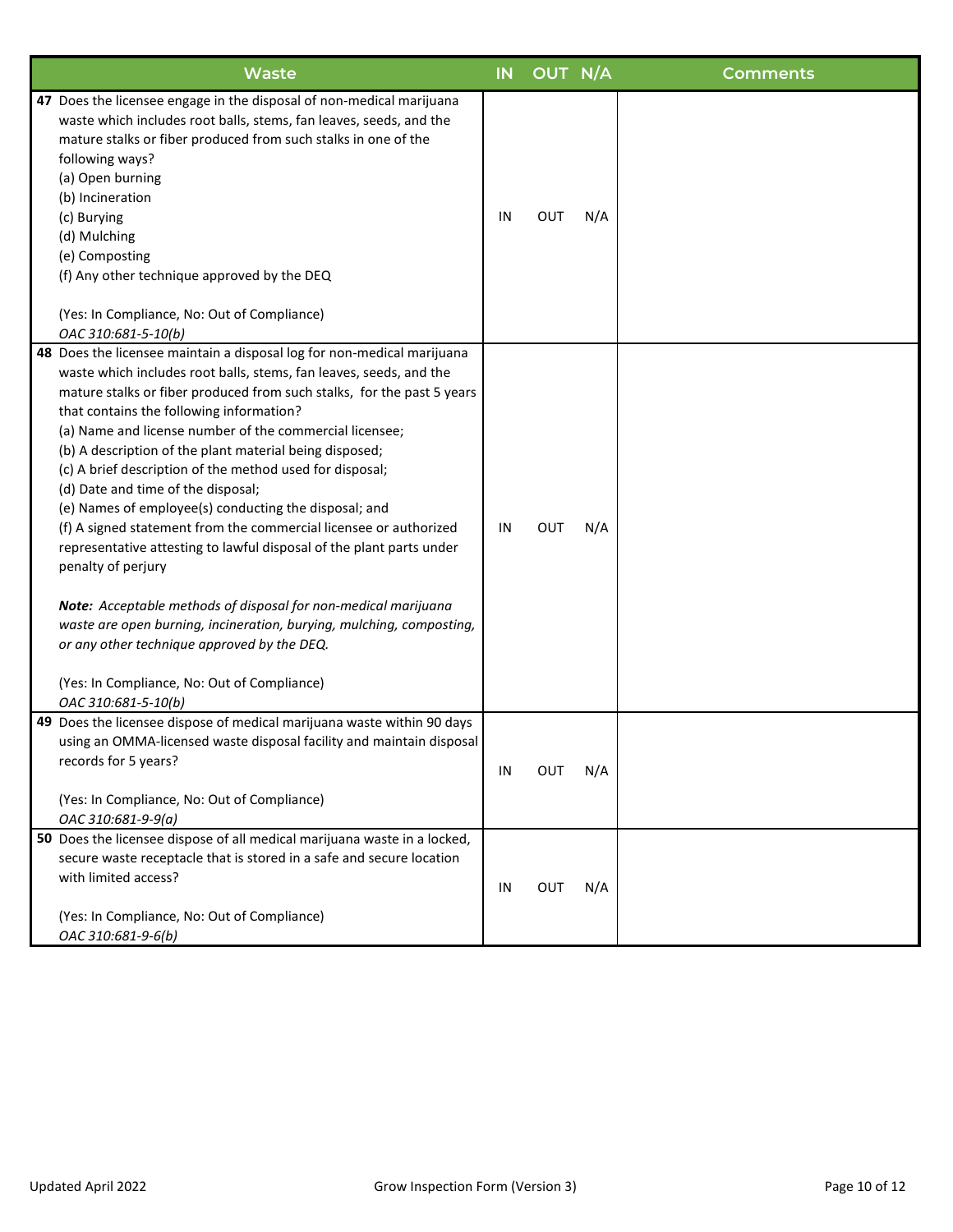| <b>Advertising</b>                                                                                                                                                                                                                                                                                                                                                                                                                                          | <b>IN</b> | OUT N/A    |     | <b>Comments</b> |  |  |  |
|-------------------------------------------------------------------------------------------------------------------------------------------------------------------------------------------------------------------------------------------------------------------------------------------------------------------------------------------------------------------------------------------------------------------------------------------------------------|-----------|------------|-----|-----------------|--|--|--|
| OAC 310:681-1-4 Definitions "Advertising" means the act of providing consideration for the publication, dissemination,<br>solicitation, or circulation of visual, oral, or written communication to induce directly or indirectly any person to patronize a<br>particular medical marijuana business or to purchase any particular medical marijuana or medical marijuana products.<br>This includes marketing but does not include packaging and labeling. |           |            |     |                 |  |  |  |
| 51 Is any advertising deceptive, false, or misleading which includes any<br>indication the product is organic or pesticide-free?                                                                                                                                                                                                                                                                                                                            |           |            |     |                 |  |  |  |
| Note: "Organic", "organix" and "organique" must be authorized by<br>the National Organic Program. "Pesticide-free" must be grown,<br>harvested, processed and dispensed without any pesticides.                                                                                                                                                                                                                                                             | IN        | <b>OUT</b> | N/A |                 |  |  |  |
| (No: In Compliance, Yes: Out of Compliance)<br>OAC 310:681-7-3(b)(1); OAC 310:681-7-3(c)                                                                                                                                                                                                                                                                                                                                                                    |           |            |     |                 |  |  |  |
| 52 Does any advertising represent that the use of medical marijuana has                                                                                                                                                                                                                                                                                                                                                                                     |           |            |     |                 |  |  |  |
| curative or therapeutic effects?                                                                                                                                                                                                                                                                                                                                                                                                                            | IN        | <b>OUT</b> | N/A |                 |  |  |  |
| (No: In Compliance, Yes: Out of Compliance)<br>OAC 310:681-7-3(b)(4)                                                                                                                                                                                                                                                                                                                                                                                        |           |            |     |                 |  |  |  |
| 53 Does any advertising depict either of the following?<br>(a) A child or other person under legal age consuming marijuana<br>(b) Objects such as toys, cartoons, cartoon characters, or similar<br>images that suggest the presence of a child<br>(No: In Compliance, Yes: Out of Compliance)                                                                                                                                                              | IN        | OUT        | N/A |                 |  |  |  |
| OAC 310:681-7-3(b)(5)-(6)                                                                                                                                                                                                                                                                                                                                                                                                                                   |           |            |     |                 |  |  |  |
| 54 Do any advertisements have a manner or design that would be<br>especially appealing to children or other persons under (18) years of<br>age and/or induce such people to consume marijuana?<br>(No: In Compliance, Yes: Out of Compliance)<br>OAC 310:681-7-3(b)(7)                                                                                                                                                                                      | IN        | OUT        | N/A |                 |  |  |  |
| <b>Final Observations</b>                                                                                                                                                                                                                                                                                                                                                                                                                                   | IN        | OUT N/A    |     | <b>Comments</b> |  |  |  |
| 55 Were you given access to enter and inspect the licensed premises?                                                                                                                                                                                                                                                                                                                                                                                        |           |            |     |                 |  |  |  |
| (Yes: In Compliance, No: Out of Compliance)<br>63 O.S. § 427.6(E)(7); OAC 310:681-5-1.1(3); OAC 310:681-5-4(a)                                                                                                                                                                                                                                                                                                                                              | IN        | <b>OUT</b> | N/A |                 |  |  |  |
| 56 Did you observe or encounter any evidence of onsite consumption of<br>alcohol or the smoking/vaping of medical marijuana or medical<br>marijuana products?<br>(No: In Compliance, Yes: Out of Compliance)                                                                                                                                                                                                                                                | IN        | <b>OUT</b> | N/A |                 |  |  |  |
| OAC 310:681-5-18(a)                                                                                                                                                                                                                                                                                                                                                                                                                                         |           |            |     |                 |  |  |  |
| 57 Are all employees observed at least 18 years of age or older?<br>(Yes: In Compliance, No: Out of Compliance)<br>OAC 310:681-5-18(b)                                                                                                                                                                                                                                                                                                                      | IN        | <b>OUT</b> | N/A |                 |  |  |  |
| 58 Were any minors under eighteen (18) present at the licensed<br>premises without a parent or legal guardian?<br>(No: In Compliance, Yes: Out of Compliance)                                                                                                                                                                                                                                                                                               | IN        | <b>OUT</b> | N/A |                 |  |  |  |
| OAC 310:681-5-17                                                                                                                                                                                                                                                                                                                                                                                                                                            |           |            |     |                 |  |  |  |